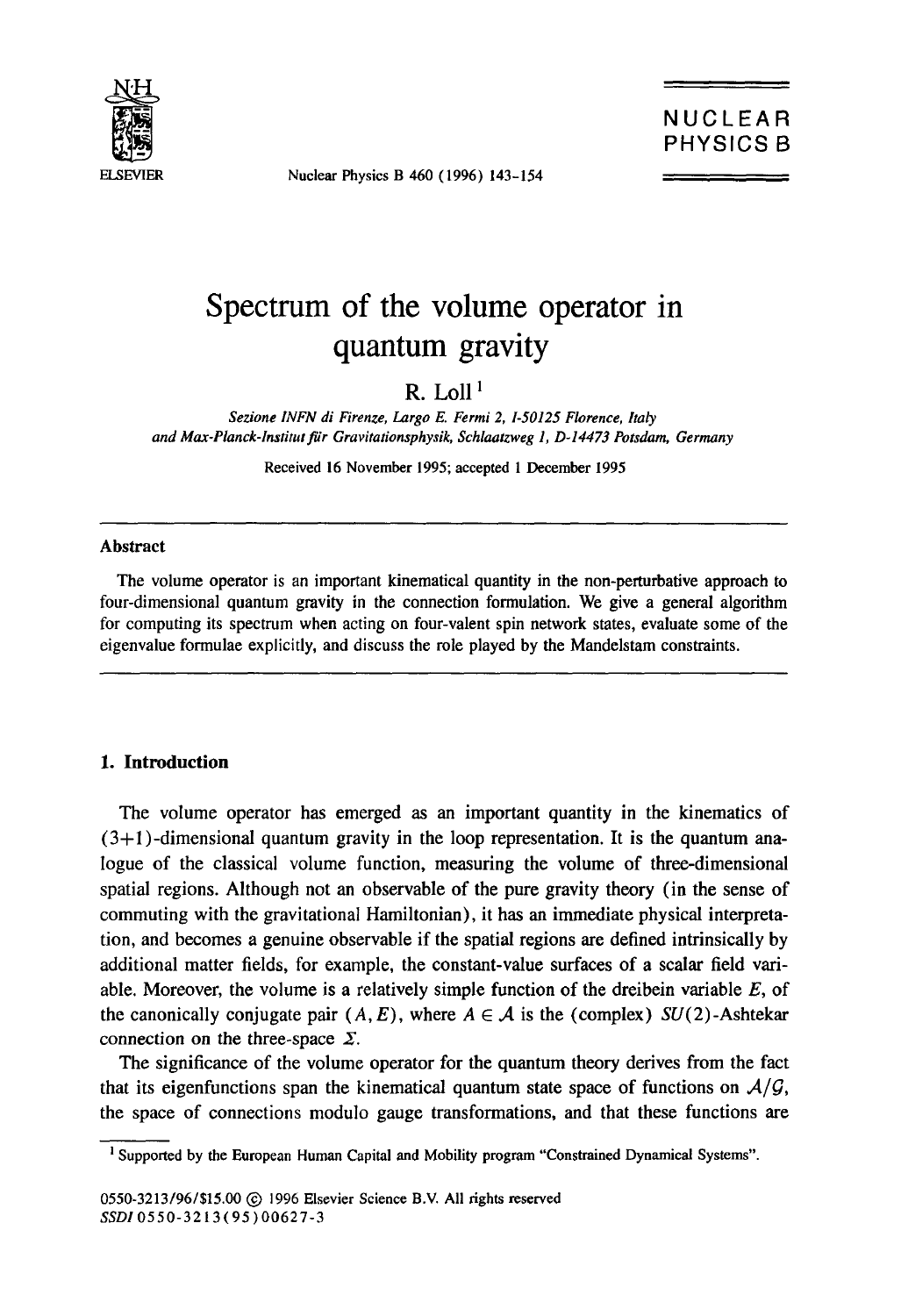known, at least in principle  $[1]$ . They are the so-called spin network states, which can be expressed as appropriately (anti-) symmetrized linear combinations of certain Wilson loop functions (traces of holonomies of the connection variable A). This, as well as the spectral discreteness of the volume operator, was first pointed out in [2].

An obvious task at this stage is the actual computation of its spectrum. We will describe in the following a general algorithm for computing the volume spectrum on four-valent spin network states, that is, spin networks made up of Wilson loop states with no more than four line segments meeting at each loop intersection. The eigenvalues of several classes of such states will be computed explicitly. We have shown previously [3] that the spectrum in the three-valent case is identically zero, thereby correcting a computational error in [2], where a non-vanishing spectrum was derived. (Because of the algebraic structure of the volume operator it is clear a priori that loop states with valence less than three are annihilated.)

Our calculations will take place in a lattice-regularized framework which we have been advocating elsewhere as an appropriate tool for approximating the quantum Hamiltonian dynamics of gravity in the loop approach [4]. However, to our understanding the form of the lattice operator coincides with that of the continuum formulations [5,6] (when restricted to the subset of states that can be realized on a three-dimensional cubic lattice), and therefore our results are equally valid in those cases. Since the discussion of the volume operator is largely insensitive to the signature of space-time and the particular form of the Hamiltonian, we will for simplicity work within the real,  $SU(2)$  setting. We only remind the reader that there is a version of Ashtekar's gravity based on a real canonical variable pair  $(A, E)$ , as recently discussed in [7] (where, however, the Hamiltonian assumes a more complicated form than in the complex formulation).

As part of the spectrum calculation, we will have to address the issue of overcompleteness of the spin network states, which is a familiar feature of complete sets of gauge-invariant functions on a space  $A$  of gauge potentials. We will argue that it is necessary to eliminate this over-completeness in order to derive the correct spectrum for the volume operator.

In the next section, we will recall the construction of the classical volume function and the discretized quantum volume operator on the lattice. In Section 3, we derive a general expression for the matrix elements of the volume operator on four-valent spin network states, which is then illustrated by explicitly calculating some of the spectral formulae in Section 4. In Section 5 we summarize and discuss our results.

# **2. Defining the volume operator**

In order to fix the notation, we will first summarize the main ingredients of the customary Hamiltonian lattice formulation for gauge theories [8]. Our lattice is a cubic  $N \times N \times N$  lattice, with periodic boundary conditions, i.e. the topology of a three-torus. The basic operators associated with each lattice link l are an  $SU(2)$ -link holonomy  $\hat{V}$ , together with its inverse  $\hat{V}^{-1}$ , and a pair of canonical momentum operators  $\hat{p}_i^+$  and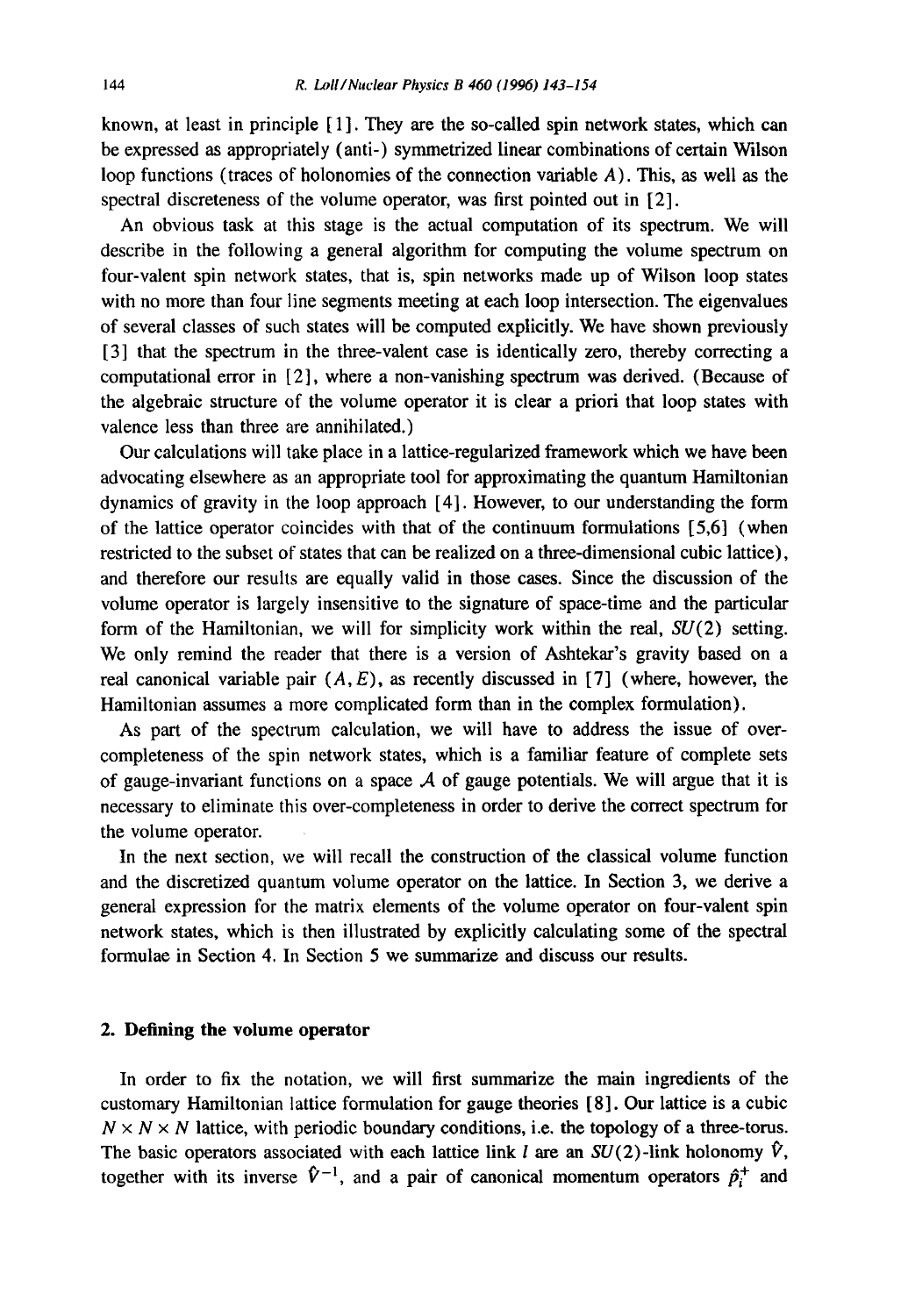$\hat{p}_i^+$ , where *i* is an adjoint index. The operator  $\hat{p}_i^+(n,\hat{a})$  is based at the vertex *n*, and is associated with the link *l* oriented in the positive  $\hat{a}$ -direction. By contrast,  $\hat{p}_i^-(n + \hat{1}_{\hat{a}}, \hat{a})$ is based at the vertex displaced by one lattice unit in the  $\hat{a}$ -direction, and associated with the inverse link  $l^{-1}(\hat{a}) = l(-\hat{a})$ . The wave functions are elements of  $\otimes_l L^2(SU(2), dg)$ , with the product taken over all links, and *dg* is the Haar measure. The basic commutators are

$$
[\hat{V}_{A}{}^{B}(n,\hat{a}), \hat{V}_{C}{}^{D}(m,\hat{b})] = 0,\n[\hat{p}_{i}^{+}(n,\hat{a}), \hat{V}_{A}{}^{C}(m,\hat{b})] = -\frac{i}{2} \delta_{nm} \delta_{\hat{a}\hat{b}} \tau_{iA}{}^{B} \hat{V}_{B}{}^{C}(n,\hat{a}),\n[\hat{p}_{i}^{-}(n,\hat{a}), \hat{V}_{A}{}^{C}(m,\hat{b})] = -\frac{i}{2} \delta_{nm} \delta_{\hat{a}\hat{b}} \hat{V}_{A}{}^{B}(n,\hat{a}) \tau_{iB}{}^{C},\n[\hat{p}_{i}^{\pm}(n,\hat{a}), \hat{p}_{j}^{\pm}(m,\hat{b})] = \pm i \delta_{nm} \delta_{\hat{a}\hat{b}} \epsilon_{ijk} \hat{p}_{k}^{\pm}(n,\hat{a}),\n[\hat{p}_{i}^{+}(n,\hat{a}), \hat{p}_{j}^{-}(m,\hat{b})] = 0,
$$
\n(2.1)

where  $\epsilon_{ijk}$  are the structure constants of  $SU(2)$ . In terms of an explicit parametrization by four complex parameters  $\alpha_i$ ,  $i = 0, \ldots, 3$ ,  $\sum_i \alpha_i^2 = 1$ , the operators for a single link  $(n, \hat{a})$  are given by

$$
\hat{V}_A^B = \begin{pmatrix} \alpha_0 + i\alpha_1 & \alpha_2 + i\alpha_3, \\ -\alpha_2 + i\alpha_3 & \alpha_0 - i\alpha_1 \end{pmatrix} = \alpha_0 \mathbf{1} + \sum_{i=1}^3 \alpha_i \tau_i,
$$
  
\n
$$
\hat{p}_1^{\pm} = \frac{i}{2} (\alpha_1 \partial_0 - \alpha_0 \partial_1 \pm \alpha_3 \partial_2 \mp \alpha_2 \partial_3),
$$
  
\n
$$
\hat{p}_2^{\pm} = \frac{i}{2} (\alpha_2 \partial_0 \mp \alpha_3 \partial_1 - \alpha_0 \partial_2 \pm \alpha_1 \partial_3),
$$
  
\n
$$
\hat{p}_3^{\pm} = \frac{i}{2} (\alpha_3 \partial_0 \pm \alpha_2 \partial_1 \mp \alpha_1 \partial_2 - \alpha_0 \partial_3),
$$
\n(2.2)

where in the first line we have defined the three  $\tau$ -matrices. In the continuum theory, the classical expression for the volume of a spatial region  $\mathcal{R} \subset \Sigma$  is given by

$$
\mathcal{V}(\mathcal{R}) = \int_{\mathcal{R}} d^3x \sqrt{\det g} = \int_{\mathcal{R}} d^3x \sqrt{\frac{1}{3!} |\epsilon_{abc} \epsilon^{ijk} E_i^a E_j^b E_k^c|},
$$
 (2.3)

where  $E_i^a$  are the dreibein variables introduced earlier (corresponding to the generalized electric fields in a gauge theoretic language). Taking into account the continuum limit of the classical lattice variables,

$$
p_i^{\pm}(n,\hat{a}) \xrightarrow{a \to 0} a^2 \tilde{E}_i^a(n) + O(a^3), \qquad (2.4)
$$

as the lattice spacing  $a$  goes to zero, we define the lattice analogue of  $(2.3)$  as

$$
\mathcal{V}_{\text{latt}} = \sum_{n \in \mathcal{R}} \sqrt{\frac{1}{48} |\epsilon_{abc} \epsilon^{ijk} (p_i^+(n, \hat{a}) + p_i^-(n, \hat{a})) (p_j^+(n, \hat{b}) + p_j^-(n, \hat{b})) (p_k^+(n, \hat{c}) + p_k^-(n, \hat{c}))|}.
$$
\n(2.5)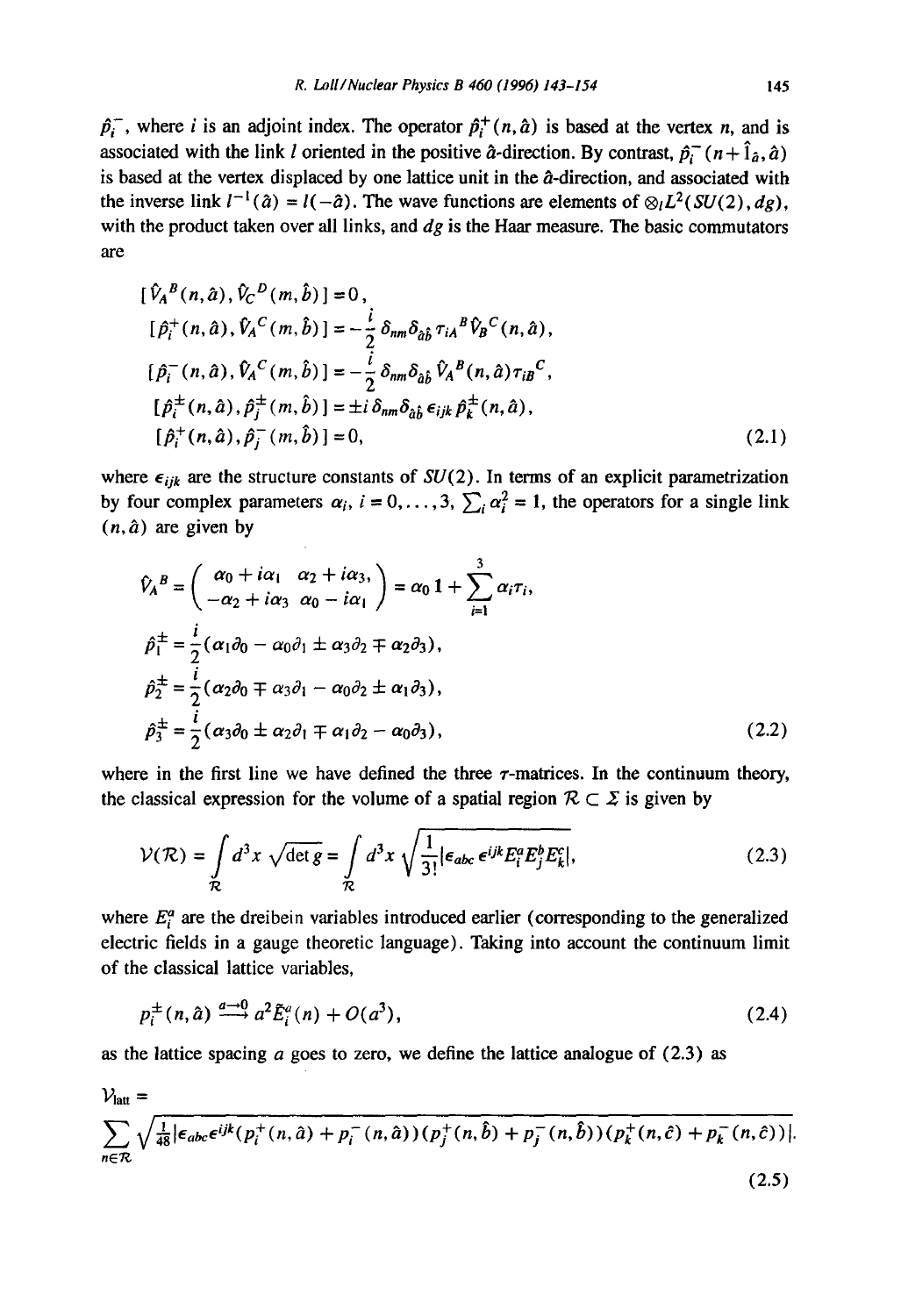For consistency, we have averaged over the momenta of both orientations<sup>2</sup>. The translation of this expression to the quantum theory is not well defined a priori, because of the presence of both the modulus and the square root. However, since both the  $\hat{p}^{\pm}$  and therefore also the operators

$$
\hat{D}(n) := \frac{1}{8} \epsilon_{abc} \epsilon^{ijk} (\hat{p}_i^+(n, \hat{a}) + \hat{p}_i^-(n, \hat{a})) (\hat{p}_j^+(n, \hat{b}) + \hat{p}_j^-(n, \hat{b})) \times (\hat{p}_k^+(n, \hat{c}) + \hat{p}_k^-(n, \hat{c}))
$$
\n(2.6)

are self-adjoint, we may go to a Hilbert space basis of simultaneous eigenfunctions of all the  $\hat{D}(n)$  and *define* the operator

$$
\hat{V}_{\text{latt}} = \sum_{n} \sqrt{\frac{1}{3!} |\hat{D}(n)|} \tag{2.7}
$$

through the square roots of the moduli of the eigenvalues of the  $\hat{D}(n)$  in that basis. (Note that no operator ordering problem occurs in the definition of  $\hat{D}(n)$ .) As already mentioned in the introduction, the diagonalization of the volume operator is most easily achieved starting from a set of spin network states on the lattice. These are certain (anti-) symmetrized, real linear combinations of Wilson loops. (A Wilson loop on the lattice is a gauge-invariant function of the form  $Tr V(l_1)V(l_2) \ldots V(l_k)$ , where  $\gamma = l_1 \circ l_2 \circ \ldots \circ l_k$ is a closed loop of lattice links.) A spin network associates a positive "occupation number" with each lattice link, counting the number of (unoriented) flux lines of basic spin- $\frac{1}{2}$  representations along the link, and also keeps track of the way in which those flux lines are contracted gauge-invariantly at the vertices (see Ref. [ 1] for more details).

The operators  $\hat{D}(n)$  have a particularly simple action on spin networks, because they do not change their support (in terms of the flux line numbers). Thus only finitedimensional rearrangements occur within each subset of states sharing the same occupation numbers, and the diagonalization of  $\hat{\mathcal{V}}_{\text{latt}}$  can be performed separately in these finite-dimensional eigenspaces [2]. In this respect, the structure of the volume operator is much simpler than that of the Hamiltonian operator, which (at least on the lattice) changes the support of Wilson loops [4]. Since an operator  $\hat{D}(n)$  acts only on links adjacent to the vertex n, and neighbouring  $\hat{D}(n)$ 's commute, it is sufficient to study its action on spin networks locally around a single vertex. This will be the subject of the next section.

# **3. Deriving the spectrum on four-valent spin networks**

Because of the cubic geometry of the lattice, the spin networks that can be defined on it are at most six-valent.

<sup>2</sup> This choice does not alter the conclusions of [3], where the unaveraged operator was used. The **eigenvalues**  reported in [3] are merely changed by a constant overall factor, e.g.,  $c = \frac{1}{4}$  for four-valent intersections.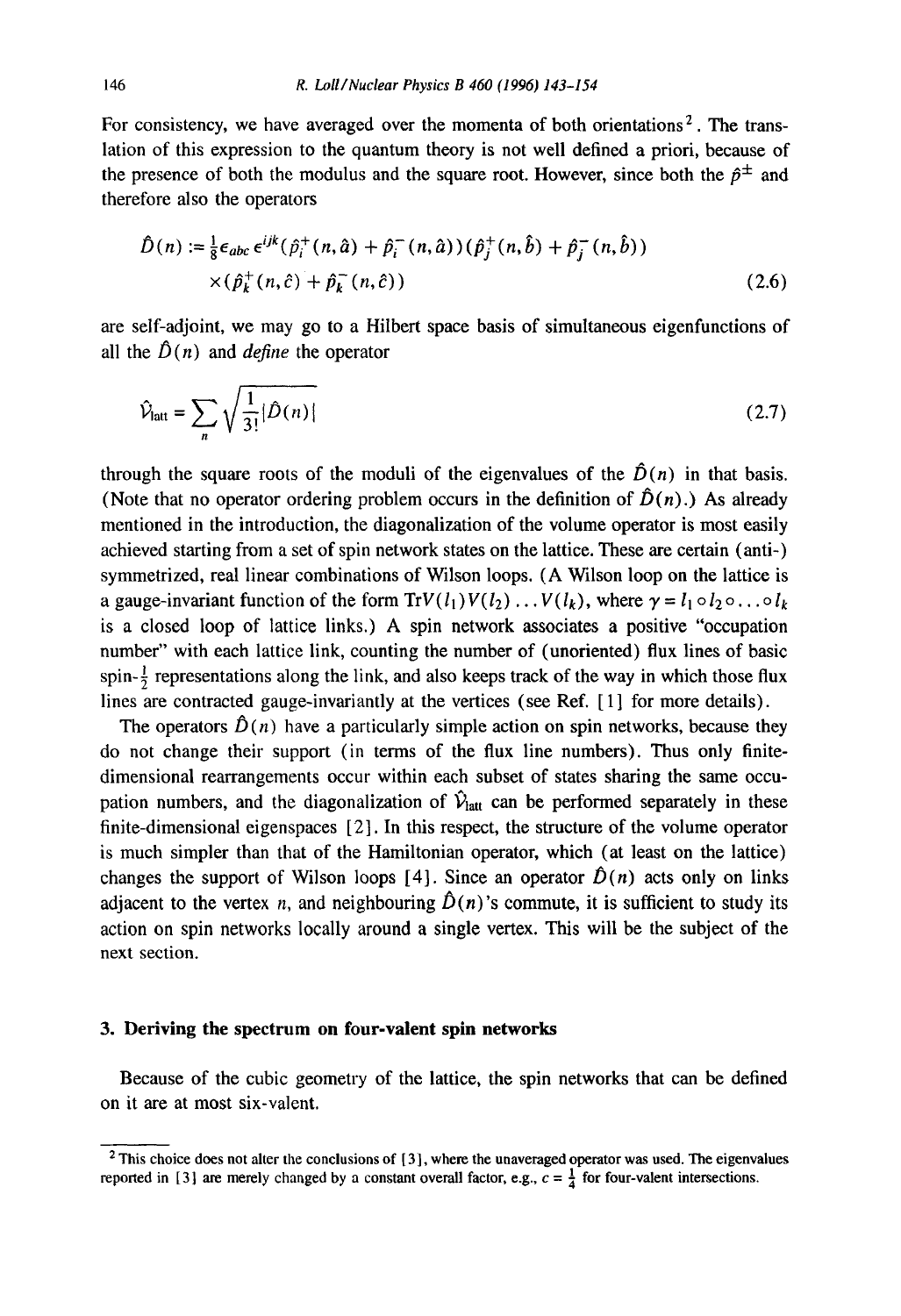

Fig. I.

Fig. 1 illustrates our labelling of the link directions meeting at a vertex  $n$ . One ingredient in describing a spin network locally around *n* is a 6-tuple *j* of integers  $j_i \geq 0$ giving the occupation numbers  $(j_1, \ldots, j_6)$  of the links

$$
((n, \hat{1}), (n, \hat{2}), (n, \hat{3}); (n, -\hat{1}), (n, -\hat{2}), (n, -\hat{3}))
$$
  
 
$$
\equiv ((n, \hat{1}), (n, \hat{2}), (n, \hat{3}); (n - \hat{1}, \hat{1}), (n - \hat{2}, \hat{2}), (n - \hat{3}, \hat{3}))
$$

intersecting at n. Since the flux lines are to be contracted at the vertex, their sum  $j := \sum_{i=1}^{6} j_i$  is an even integer. Next one has to specify how the j flux lines are joined pairwise at  $n$  to ensure gauge-invariance.

By convention we may join a flux line along the positive  $\hat{1}$ -direction, say, only to a flux line from one of the other five links, and not from the same link (i.e. we forbid "retracings"). This leads to a constraint on the occupation numbers: any  $j_i$  has to be equal to or smaller than the sum of the remaining  $j_k$ , i.e.  $j_i \leq \sum_{k \neq i} j_k$ . Given a contraction of the flux lines at the vertex, the spin network consists of a weighted linear combination of  $j_1!j_2!j_3!j_4!j_5!j_6!$  Wilson loops corresponding to all possible permutations of flux lines associated with each of the six links. The weight factors are given by  $(-1)^{(P+N)}$ , where P is the parity of the flux line permutation and N the number of closed loops in a multiple Wilson loop that is obtained by arbitrarily completing the local link configuration around the vertex  $n$ . The relative weights of the set of multiple Wilson loops thus obtained is independent of such an extension. To obtain a complete spin network state, this (anti-) symmetrization of course has to be performed around every vertex contained in the state.

Since the diagonalization of the volume operator is algebraically rather involved, we will restrict ourselves to the simplest non-trivial case, namely that of spin networks with at most four-valent intersections. This is consistent since the volume operator maps the set of such states into itself. In a previous paper we have shown that spin networks are annihilated locally by  $\hat{D}(n)$  at trivalent intersections, and more generally at intersections for which there exists only a single, unique contraction of flux lines [ 3 ]. From our calculations on four-valent spin networks below one recognizes this as part of a general pattern, namely that eigenvalues occur in pairs of opposite sign.

Without loss of generality we may restrict our attention to four-valent vertices with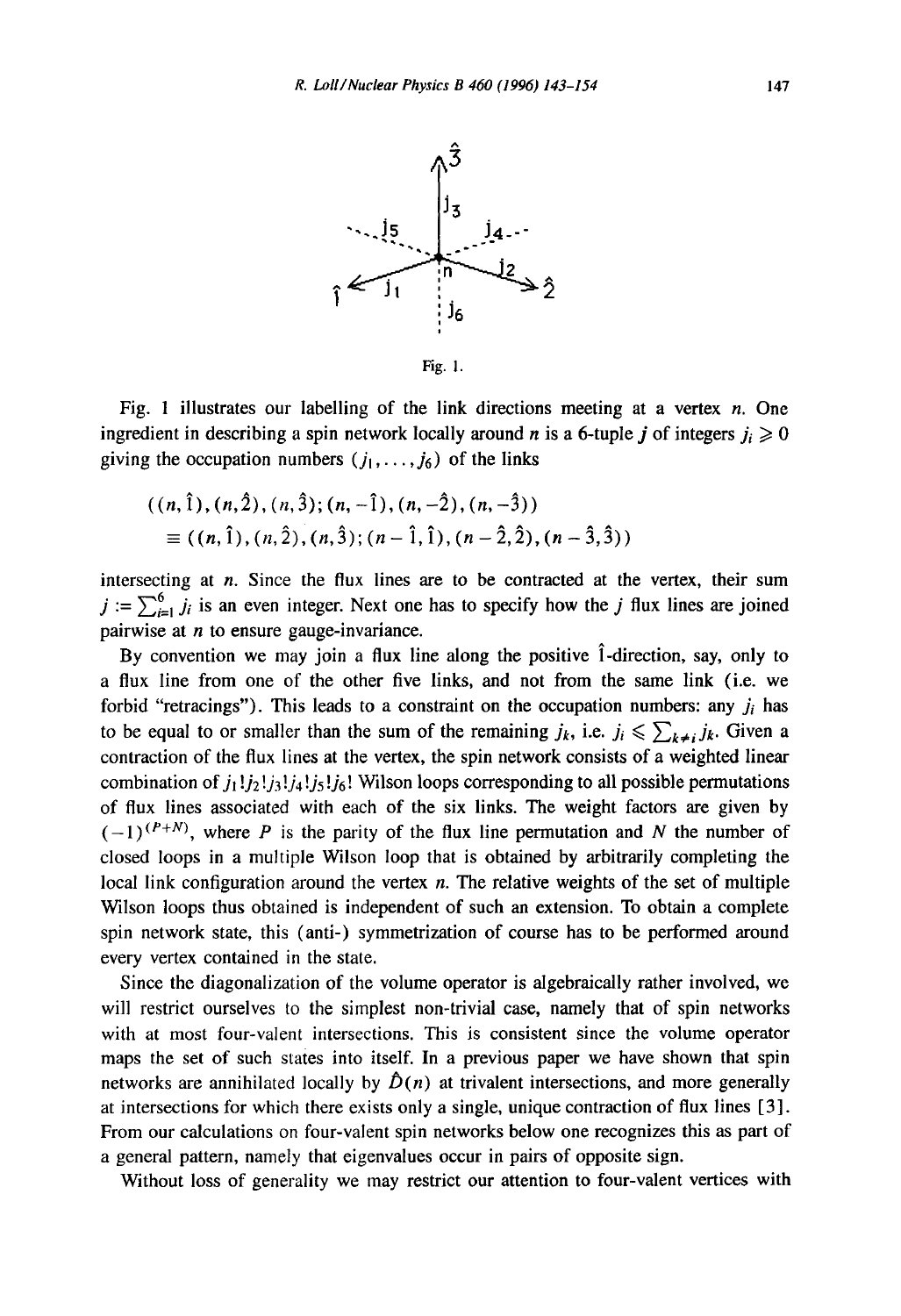

occupation numbers of the form  $j = (p,q,r; s,0,0)$ , with  $p \geq q \geq r \geq s > 0$ . moment's consideration reveals that the number of spin network states one may construct from this link configuration is  $(x+1)(x+2)/2$ , where  $x = \text{Min}\{s, \frac{1}{2}(-p+q+r+s)\}.$ However, these spin networks are not all linearly independent, due to the existence of the so-called Mandelstam constraints (see, for example, Ref. [9] ). It turns out that the number of linearly independent four-valent spin networks is  $x + 1$ . Thus it grows only linearly in x, whereas the total number of states is proportional to  $x^2$ . (It is a question of semantics whether by "spin networks" one means the full set of (anti-) symmetrized states as introduced above or only an independent, already orthogonalized basis set—we have been using it in the former sense.)

An alternative way of parametrizing the occupation numbers is given by four integers  $(\alpha, \beta, \gamma, \delta)$ , where  $p = \alpha + \beta + \delta$ ,  $q = \alpha + \gamma$ ,  $r = \beta + \gamma$ , and  $s = \delta$ . (See Fig. 2; by drawing  $\alpha$  etc. as connected pieces of incoming and outgoing flux lines we do not mean to indicate that the associated spin network states will share the same routings at the intersection; it merely gives us another way of labelling a flux line configuration.) Note that this transformation is invertible. The variable change is useful because of the following construction. Abandon for the moment the restrictions  $p \geqslant q \geqslant r \geqslant s$ , keeping however the inequalities  $p \leq (q + r + s), q \leq (p + r + s), r \leq (p + q + s),$  $s \leq (p+q+r)$  and the condition  $(p+q+r+s) \mod 2 = 0$ . Given a fixed  $x \geq 1$ , we define the "fundamental link configuration" to be the one with minimal total occupation number  $(p+q+r+s)$ . For this configuration we obviously have  $(p,q,r,s) = (x,x,x,x)$ , or  $(\alpha, \beta, \gamma, \delta) = (0, 0, x, x)$ . Now observe that every allowed link configuration with the same x can be obtained by adding 4-tuples of non-negative integers  $(\Delta \alpha, \Delta \beta, \Delta \gamma, \Delta \delta)$ to  $(\alpha, \beta, \gamma, \delta) = (0, 0, x, x)$ . The converse is not true, because adding such a quadruplet may change  $x$ .

Our aim is to derive general formulae for the eigenvalues of  $\hat{D}(n)$  on independent spin networks for fixed x. This can be achieved in a series of steps. Starting from a link configuration  $(\alpha, \beta, \gamma, \delta) = (0, 0, x, x)$ , one extends it arbitrarily to obtain a multi-loop, and then determines the corresponding set of  $(x+1)(x+2)/2$  spin networks. A subset of  $x + 1$  linearly independent states can be easily determined using, for example, the relations derived in [9]. Note that, due to the total (anti-) symmetry of the spin network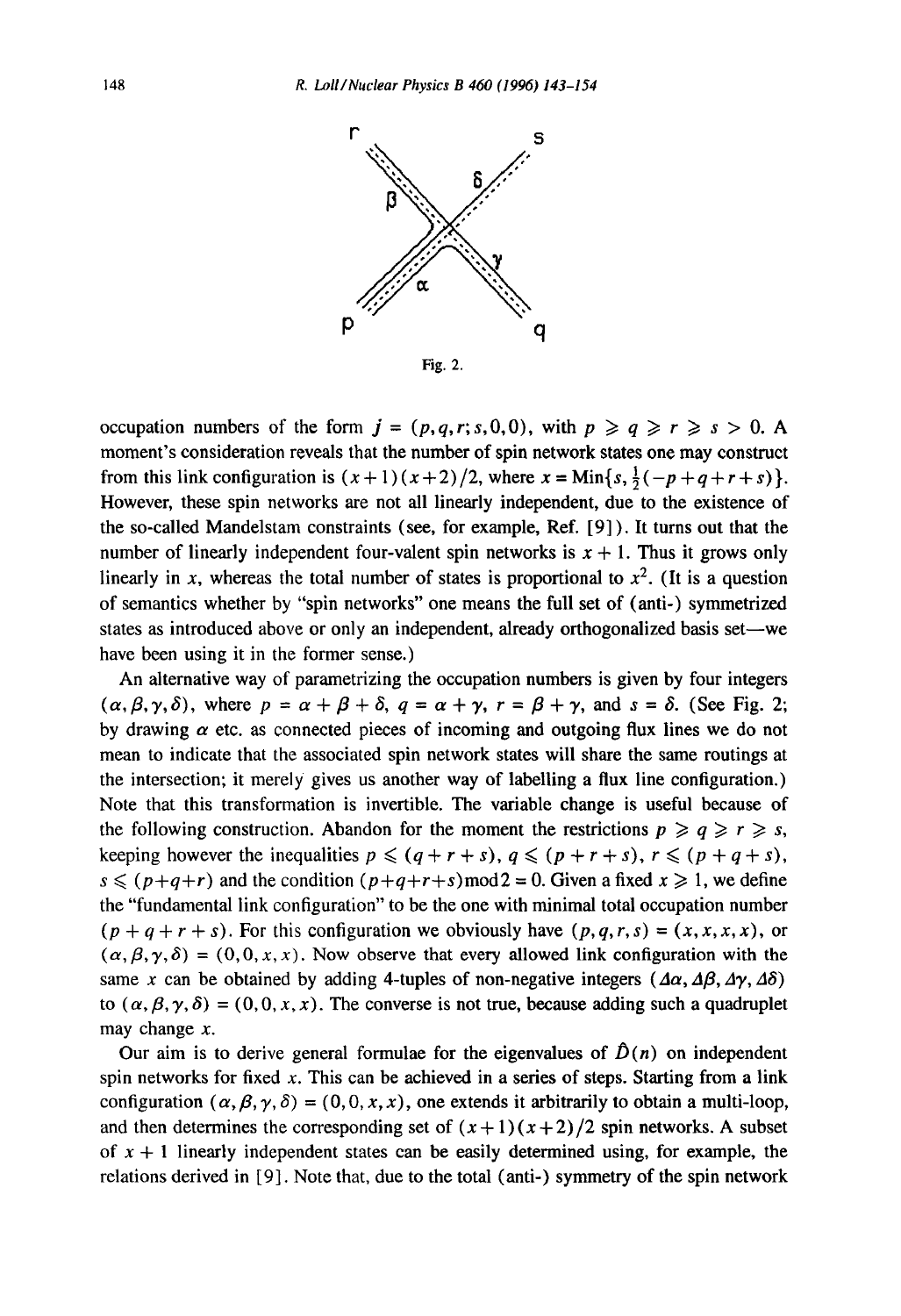states, loop configurations containing retracings on any of the links meeting at  $n$  can be set identically to zero. Next one computes the action of  $\hat{D}(n)$  on the independent states, thus obtaining a  $(x + 1) \times (x + 1)$ -matrix, which one then diagonalizes. It is equivalent and much easier to compute the action of  $\hat{D}(n)$  on a single representative of the permutation equivalence class of Wilson loop states that make up a given spin network, and then check which permutation equivalence classes the resulting Wilson loop functions lie in. In all of this, one must remember to keep track of the weight factors  $(-1)^{(P+N)}$ . A useful identity in evaluating the action of  $\hat{D}(n)$  is

$$
\epsilon^{ijk}(\tau_i)_A{}^B(\tau_j)_C{}^D(\tau_k)_E{}^F = 2\left(\delta_A^D \delta_E^B \delta_C^F - \delta_A^F \delta_C^B \delta_E^D\right). \tag{3.1}
$$

All of the above steps may be implemented using algebraic computing programs, like Mathematica. In the derivation of the eigenvalue formulae at constant  $x$  it is crucial to observe that it is sufficient to know the action of  $\hat{D}(n)$  on a small number of link configurations  $(\alpha, \beta, \gamma, \delta)$  (or rather their associated spin networks) "close" to the fundamental one,  $(0, 0, x, x)$ , as we will now proceed to explain.

Let us adopt the shortcut described above for deriving the action of  $\hat{D}(n)$  on spin networks by their action on Wilson loop representatives. Note that going from the link configuration  $(0, 0, x, x)$  to  $(1, 0, x, x)$ , say, at the level of these Wilson loop representatives may be represented by adding a single closed loop "containing  $\alpha$ " (for an explicit example, see Section 4). It is then easy to repeat the steps outlined above, and determine the matrix elements of  $\hat{D}(n)$ . Call the matrices obtained in this way  $M(0,0,x,x)$  and  $M(1,0,x,x)$  respectively. Using the explicit action of  $\hat{D}(n)$  on Wilson loop states, one may then prove that any  $M(\alpha, 0, x, x)$ ,  $\alpha = 2, 3, \ldots$ , can be computed via

$$
M(\alpha,0,x,x) = M(0,0,x,x) + \alpha(M(1,0,x,x) - M(0,0,x,x)).
$$
\n(3.2)

Similar relations exist for other link configurations, and one can derive a general formula expressing the matrix representation of  $\hat{D}(n)$  acting on the set of spin networks associated with an arbitrary link configuration  $(\alpha, \beta, \gamma, \delta)$ ,

$$
M_x(\alpha, \beta, \gamma, \delta) = (1 - \gamma + x)(1 - \delta + x)((1 - \alpha)(1 - \beta) M_x(0, 0, x, x)+ \alpha(1 - \beta) M_x(1, 0, x, x)+ (1 - \alpha)\beta M_x(0, 1, x, x) + \alpha\beta M_x(1, 1, x, x))+ ((\gamma - x)(1 - \delta + x) + (1 - \gamma + x)(\delta - x))× ((1 - \alpha)(1 - \beta) M_x(0, 0, x + 1, x)+ \alpha(1 - \beta) M_x(1, 0, x + 1, x)+ (1 - \alpha)\beta M_x(0, 1, x + 1, x) + \alpha\beta M_x(1, 1, x + 1, x)), (3.3)
$$

where we have introduced a subscript  $x$  to indicate that the matrix elements of  $M$  refer to sets of spin networks with fixed x. Formula  $(3.2)$  is of course a special case of (3.3). In the derivation of (3.3) we have taken into account that  $M_x(0,0,x+1,x)$  =  $M_x(0,0,x,x+1)$ ,  $M_x(1,0,x+1,x) = M_x(1,0,x,x+1)$ , etc.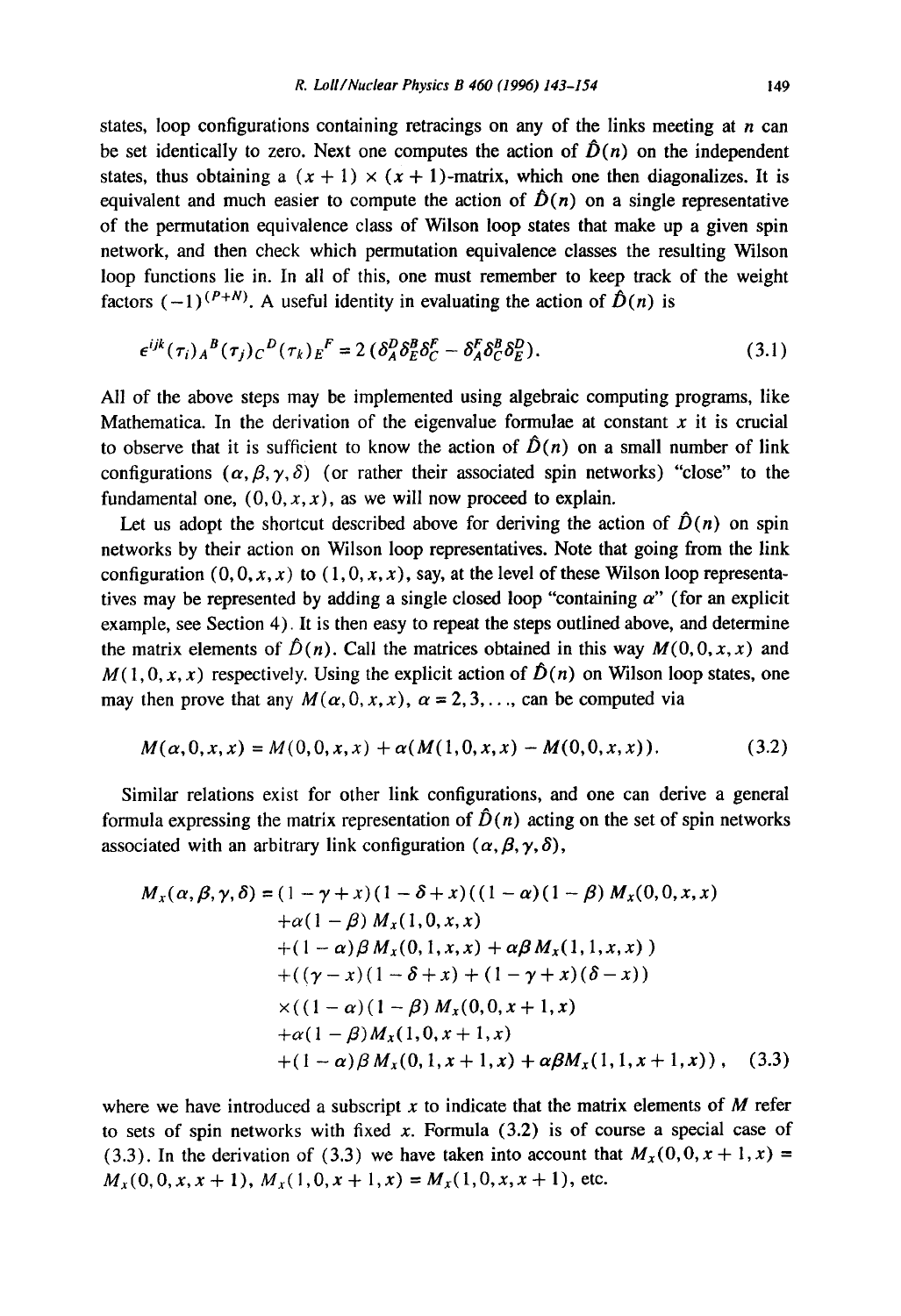

Given this expression, it is straightforward to establish the explicit eigenvalue formulae for a given x. To illustrate our method, we will in the next section discuss the case  $x = 1$ in some detail, and also give the eigenvalue formulae for  $x = 2$  and 3.

## **4. Computation of the spectrum for small x**

Recall first that, for  $x = 0$ , following [3], all eigenvalues of the volume operator vanish identically. Let us therefore turn to the case  $x = 1$ . The fundamental link configuration is given by  $(\alpha, \beta, \gamma, \delta) = (0, 0, 1, 1)$  or, equivalently,  $(p, q, r, s) = (1, 1, 1, 1)$ , Fig. 3a.

Now close up the external ends of the four links in some way, as shown schematically in Fig. 3b. There are then three spin networks,  $S_1$ ,  $S_2$  and  $S_3$ , obtained by connecting the internal ends of the links meeting at the vertex  $n$  in various ways (Fig. 3c). Since the links are singly occupied, no permutations have to be taken into account. The Mandelstam identity for this set of spin networks is  $S_1 - S_2 - S_3 = 0$ . We choose as an independent set the states  $S_1$  and  $S_2$ . One then computes the matrix representation for  $\hat{D}(n)$  on these states, which is given by

$$
M_1(0,0,1,1)=\frac{3i}{8}\begin{pmatrix}1&-2\\2&-1\end{pmatrix}.
$$

According to our reasoning of the previous section, we have to compute another seven matrices  $M_1$ .

Consider next the link configuration  $(\alpha, \beta, \gamma, \delta) = (1, 0, 1, 1)$ . This means adding two links to the previous configuration, as illustrated in Fig. 4a and Fig. 4b. The analogue of Fig. 3c is shown in Fig. 4c.

The three configurations  $W_1$ ,  $W_2$  and  $W_3$  are now not spin networks themselves (because no (anti-) symmetrization has been performed), but can be considered as Wilson loop representatives of permutation equivalence classes, as explained earlier. For the corresponding spin networks  $S'_1$ ,  $S'_2$  and  $S'_3$ , by construction  $S'_1 - S'_2 - S'_3 = 0$  continues to hold, and one computes

$$
M_1(1,0,1,1)=\frac{3i}{8}\begin{pmatrix}2&-3\\4&-2\end{pmatrix}
$$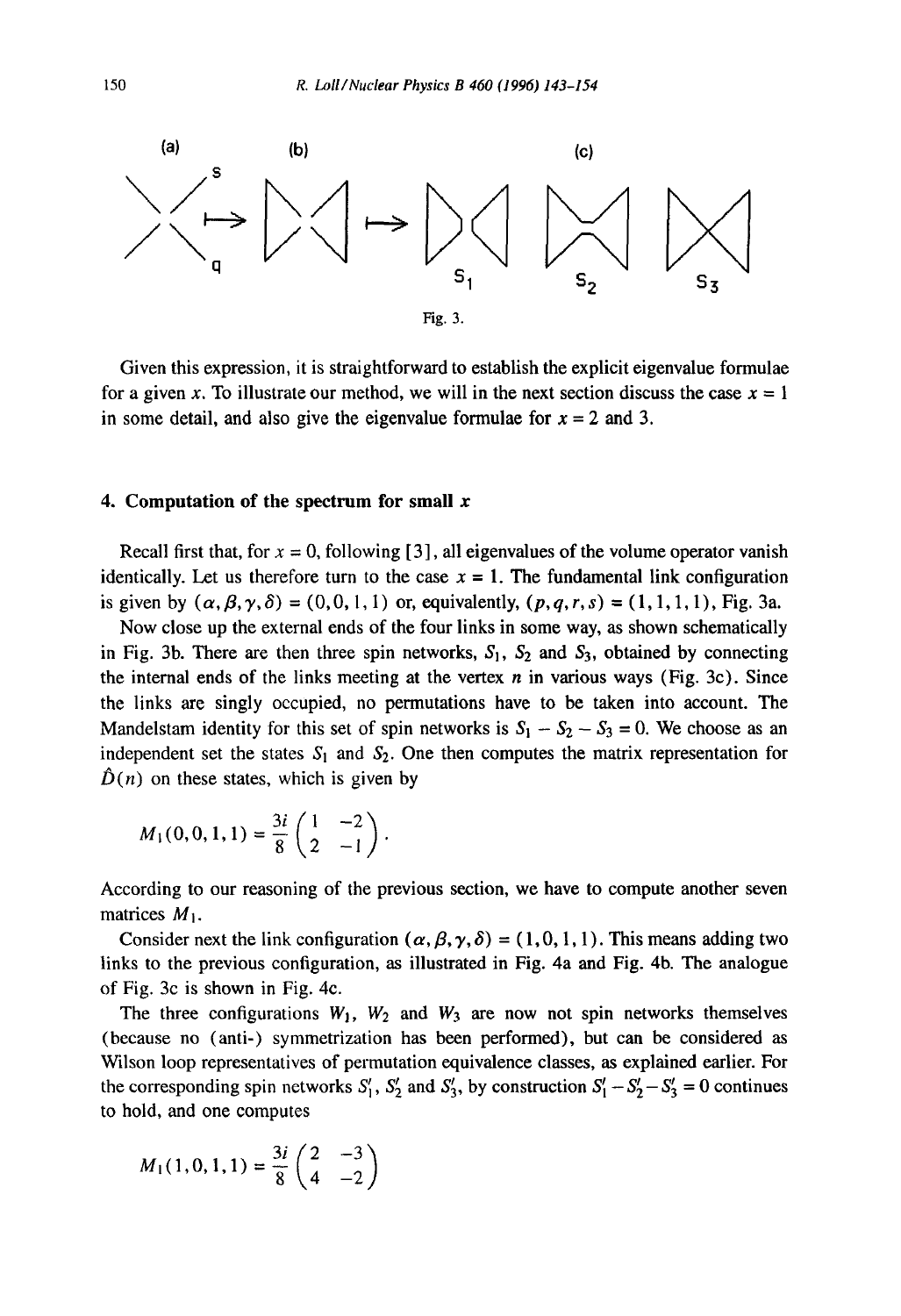

in the basis  $\{S_1, S_2\}$ . Proceeding similarly with the other relevant link configurations, one obtains for (3.3)

$$
M_1(\alpha,\beta,\gamma,\delta)=\frac{3i}{8}\begin{pmatrix} (1+\alpha)(1+\beta) & -(1+\beta)(\alpha+\gamma+\delta) \\ (1+\alpha)(\beta+\gamma+\delta) & -(1+\alpha)(1+\beta) \end{pmatrix},\qquad(4.1)
$$

from which one computes the eigenvalues of  $\hat{D}(n)$  on link configurations  $(\alpha, \beta, \gamma, \delta)$ as

$$
\pm \frac{3}{8}\sqrt{(1+\gamma+\delta)(1+\alpha)(1+\beta)(1+\alpha+\beta+\gamma+\delta)}.
$$
 (4.2)

Note that we have used the identity  $(\gamma - 1)(\delta - 1) = 0$ , valid for  $x = 1$ . Going back to the notation  $(p, q, r, s)$  for link configurations, with  $p \ge q \ge r \ge s > 0$ , one finds for the first few configurations the following eigenvalues:

| (p, q, r, s) | (1,1,1,1)                | (2,2,1,1)                 | (3,2,2,1)                 | (3,3,1,1)                 | (3,3,3,1)                 | (4,2,2,2)                 |
|--------------|--------------------------|---------------------------|---------------------------|---------------------------|---------------------------|---------------------------|
| eigenvalues  | $\pm\frac{3}{8}\sqrt{3}$ | $\pm \frac{3}{2\sqrt{2}}$ | $\pm \frac{3\sqrt{5}}{4}$ | $\pm\frac{3}{8}\sqrt{15}$ | $\pm \frac{3\sqrt{3}}{2}$ | $\pm \frac{3\sqrt{3}}{2}$ |

Similarly, we have computed the eigenvalues of  $\hat{D}(n)$  for  $x = 2$ . For each link configuration there are six spin network states, out of which three are linearly independent. For the matrix  $M_2(\alpha,\beta,\gamma,\delta)$ , there is one zero-eigenvalue and a pair of non-vanishing ones,

$$
\pm \frac{3}{4\sqrt{2}} \left[ -(2+\alpha)(2+\beta)(2+\alpha+\beta) + (\gamma+\delta-2)(\alpha+\beta+\gamma+\delta)(2\alpha\beta+3\alpha+3\beta+4) \right]^{1/2}.
$$
 (4.3)

In principle, formula (3.3) can be used also for the unreduced matrices, i.e. before the linearly dependent spin networks are eliminated. However, it is unfortunately not true that such states automatically have vanishing eigenvalues. Of course, if complex eigenvalues occur it is clear that they must correspond to spin networks that vanish modulo the Mandelstam constraints. But even non-zero, real eigenvalues occur for these spurious eigenvectors. (This happens, for example, in the case  $x = 3$ .) Again, we give a list of the first few eigenvalues corresponding to the matrix  $M_2(\alpha, \beta, \gamma, \delta)$ :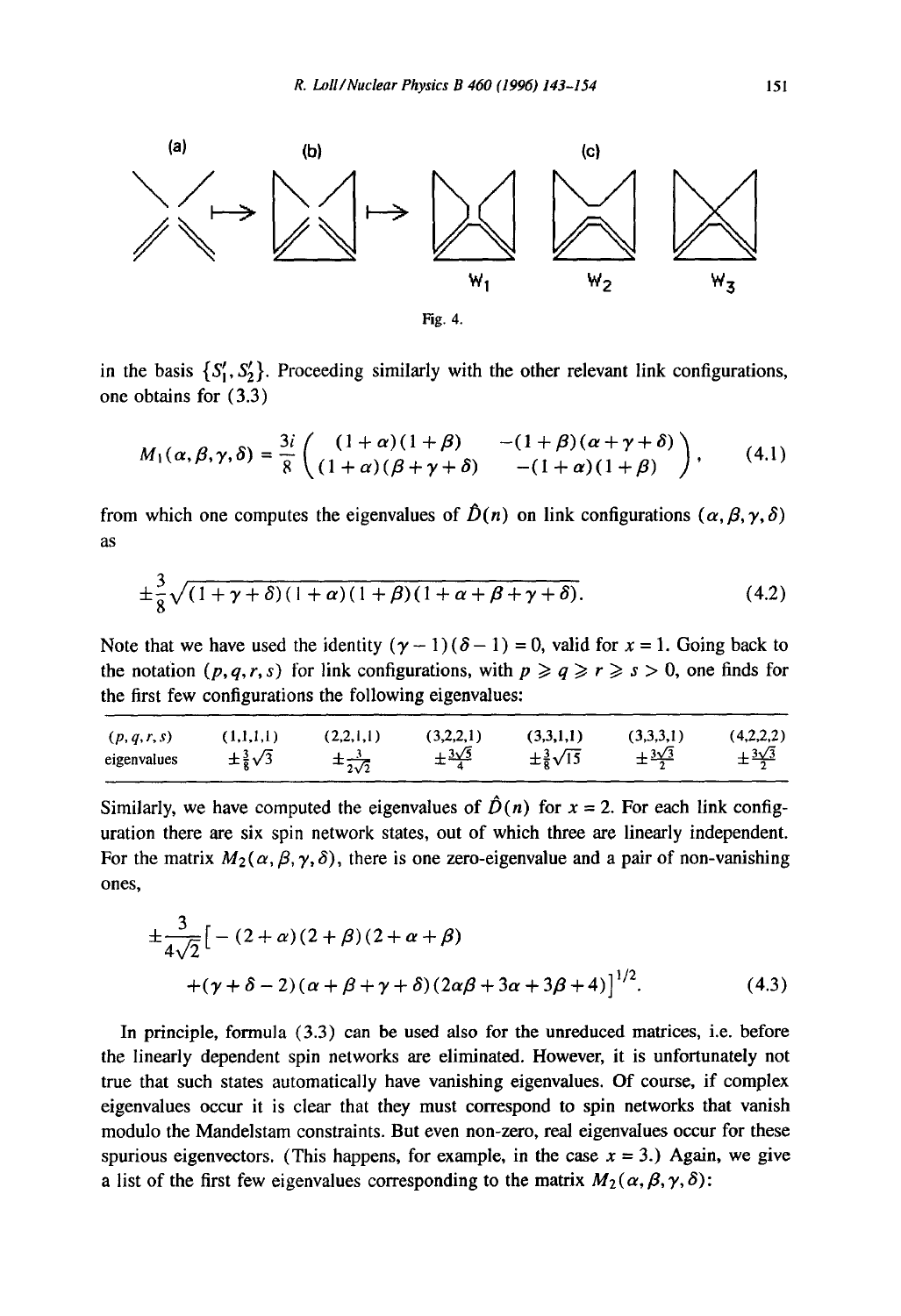| (p,q,r,s)   | (2,2,2,2)                 | (3,3,2,2)                         | (4,3,3,2)                         | (4,4,2,2)                 | (4.4.4.2)                | (5,3,3,3)                |
|-------------|---------------------------|-----------------------------------|-----------------------------------|---------------------------|--------------------------|--------------------------|
| eigenvalues | $\pm \frac{3\sqrt{3}}{2}$ | $\pm\frac{3\sqrt{13}}{2\sqrt{2}}$ | $\pm \frac{9\sqrt{3}}{2\sqrt{2}}$ | $\pm\frac{3}{2}\sqrt{11}$ | $\pm\frac{9}{2}\sqrt{3}$ | $\pm\frac{9}{2}\sqrt{3}$ |

For higher  $x$ , the algebra becomes progressively more complicated, but no problems occur in principle in determining the eigenvalues. Here are the eigenvalues of the matrix  $M_3(\alpha, \beta, \gamma, \delta)$  for the case  $x = 3$ , which come in two pairs of opposite sign, namely,

$$
\pm \frac{3}{8} \sqrt{I_1 \pm \sqrt{I_2}},\tag{4.4}
$$

where

$$
I_1 = 5\mu(\alpha + 2)(\beta + 2)\nu - 3\mu(\mu + 2) + 3(\alpha + \beta + 6)(\gamma + \delta) + 3(\alpha\beta - 11)
$$
  
\n
$$
I_2 = 16(\mu + 2)^2\nu^2(\alpha + 1)(\beta + 1)(\alpha + 3)(\beta + 3) + 5(\mu + 2)^2\nu^2(5\alpha^2 + 5\beta^2 + 8\alpha + 8\beta - 6\alpha\beta)
$$
  
\n+64(\mu + 2)^2\nu^2 - 64(\mu + 2)\nu^2(\alpha + 2)^2(\beta + 2)^2  
\n+12(\mu + 2)^3(10(\alpha + 2)(\beta + 2) - 3(\alpha + 2)^2 - 3(\beta + 2)^2))  
\n+4(13\mu + 15)\nu(\alpha + 2)^2(\beta + 2)^2  
\n-6\nu^2(\alpha + 2)(\beta + 2)(5\alpha^2 + 5\beta^2 + 48\alpha + 48\beta + 244)  
\n+36\nu^2(2\alpha^3 + 17\alpha^2 + 44\alpha + 2\beta^3 + 17\beta^2 + 44\beta + 72)  
\n-94\nu(\alpha + 2)^2(\beta + 2)^2(\alpha + \beta + 10)  
\n-6\nu(\alpha + 2)(\beta + 2)(5\alpha^3 + 54\alpha^2 + 316\alpha + 5\beta^3 + 54\beta^2 + 316\beta + 1152)  
\n+108\nu((\alpha + 2)^2(\alpha + 4)^2 + (\beta + 2)^2(\beta + 4)^2)  
\n+36(\alpha + 4)^3(\alpha + 2)^2 + 36(\beta + 4)^3(\beta + 2)^2  
\n+18(\alpha + 4)(\beta + 4)(\alpha + 2)^2(\beta + 2)^2 - 960(\alpha + 2)(\beta + 2)  
\n+9(\alpha + 2)(\beta + 2)(\alpha + 4)(\beta + 4)(\alpha^2 - 26\alpha + \beta^2 - 26\beta - 112)  
\n+6(\alpha + 2)(\beta + 2)(\alpha + 4)(\beta + 4)(\alpha^2 - 26\alpha + \beta^2 - 26\beta - 112)  
\n+6(\alpha + 2)(\beta + 2)((\alpha + 2)(-5\alpha

with the abbreviations  $\mu = \alpha + \beta + \gamma + \delta$  and  $\nu = \gamma + \delta - 4$ . For small occupation numbers  $(p, q, r, s)$ , some explicit eigenvalues are given by

| (p,q,r,s)   | (3,3,3,3)                      | (4,4,3,3)                            | (5,4,4,3)                                       | (5,5,5,3)                             |
|-------------|--------------------------------|--------------------------------------|-------------------------------------------------|---------------------------------------|
| eigenvalues | $\pm\frac{9}{8}\sqrt{19\pm16}$ | $\pm\frac{9}{4}\sqrt{9\pm\sqrt{57}}$ | $\pm \frac{9}{4\sqrt{2}}\sqrt{33\pm\sqrt{753}}$ | $\pm\frac{3}{\sqrt{2}}\sqrt{33\pm27}$ |

## **5. Summary and discussion**

We have derived a general formula for the representation matrix of the operator  $\hat{D}(n)$  on sets of four-valent spin network states corresponding to a link configuration  $(p, q, r, s)$ , with fixed x, where  $x = Min\{s, \frac{1}{2}(-p+q+r+s)\}$ . This expression, formula (3.3), is given in terms of eight matrices whose entries have to be computed for each  $x$ . The spin network states are not independent, but obey certain linear relations, the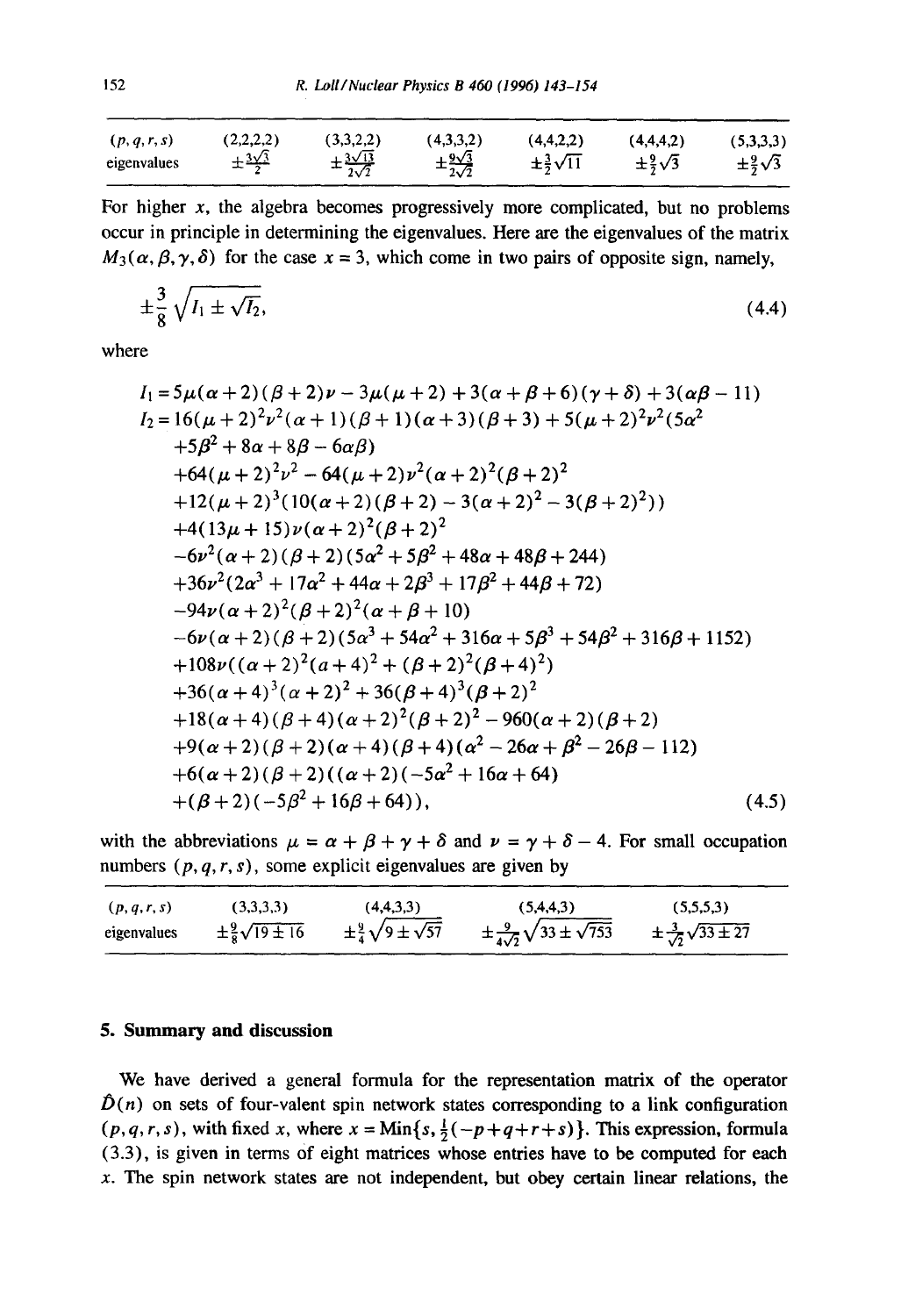Mandelstam constraints. The linearly dependent states have to be identified explicitly, otherwise one obtains spurious eigenvalues after diagonalization. At this moment, the only restriction on obtaining the full spectrum on four-valent spin networks is computing capacity. It may be possible that the formulae obtained above for  $x = 1, 2, 3$  can be written in a more symmetric form that can be generalized to arbitrary  $x$ ; so far we have not been able to do this.

We have observed that eigenvalues occur in pairs of opposite sign. Thus, for odd  $x + 1$  there is a zero-eigenvalue for an eigenstate that does not vanish modulo the Mandelstam constraints. This means that there exist four-valent spin networks "without volume" (which by construction are non-planar; the planar ones are all annihilated by  $\hat{V}$  because of antisymmetry). Another consequence is that after taking the modulus, as is necessary for constructing the local volume operator  $\hat{V}(n)$ , all non-zero eigenvalues are (at least) two-fold degenerate.

The generalization of our results to spin networks of higher valence is algebraically more complicated; in this case already the counting of spin networks is less straightforward. Still, there are no obvious obstructions to deriving analogues of our matrix formula (3.3).

As for the geometric interpretation of our eigenvalue expressions, we have seen that their dependence on the occupation numbers  $(p, q, r, s)$  is not particularly simple, for example, they do not just depend on the total number of links,  $(p+q+r+s)$ . One possibility is to try to extract from them a certain asymptotic behaviour, say, as the total number of links becomes very large. For example, for fixed  $x$ , one may look at spin networks corresponding to link configurations of the form  $(p, p, p, x)$ , where p runs through all odd or even integers, depending on whether  $x$  is odd or even. For the cases studied in the last section, one finds the following asymptotic behaviour of the eigenvalues of  $\hat{D}(n)$  for large p and to highest order in p:

$$
x = 1: \quad \sim \pm \frac{3\sqrt{3}}{2^5} p^2,
$$
  
\n
$$
x = 2: \quad \sim \pm \frac{3\sqrt{3}}{2^4} p^2,
$$
  
\n
$$
x = 3: \quad \sim \pm \frac{3\sqrt{3}}{2^5} (2 \pm 1) p^2.
$$
\n(5.1)

The "local volume",  $\hat{V}(n)$ , therefore increases linearly in p, and can become arbitrarily large for the classes of spin networks considered here. Such asymptotic relations may be useful in estimating the contributions of certain sectors of the Hilbert space of spin network states in numerical approximations.

#### **Acknowledgements**

I am grateful to the members of the Max-Planck-Institut for their kind hospitality.